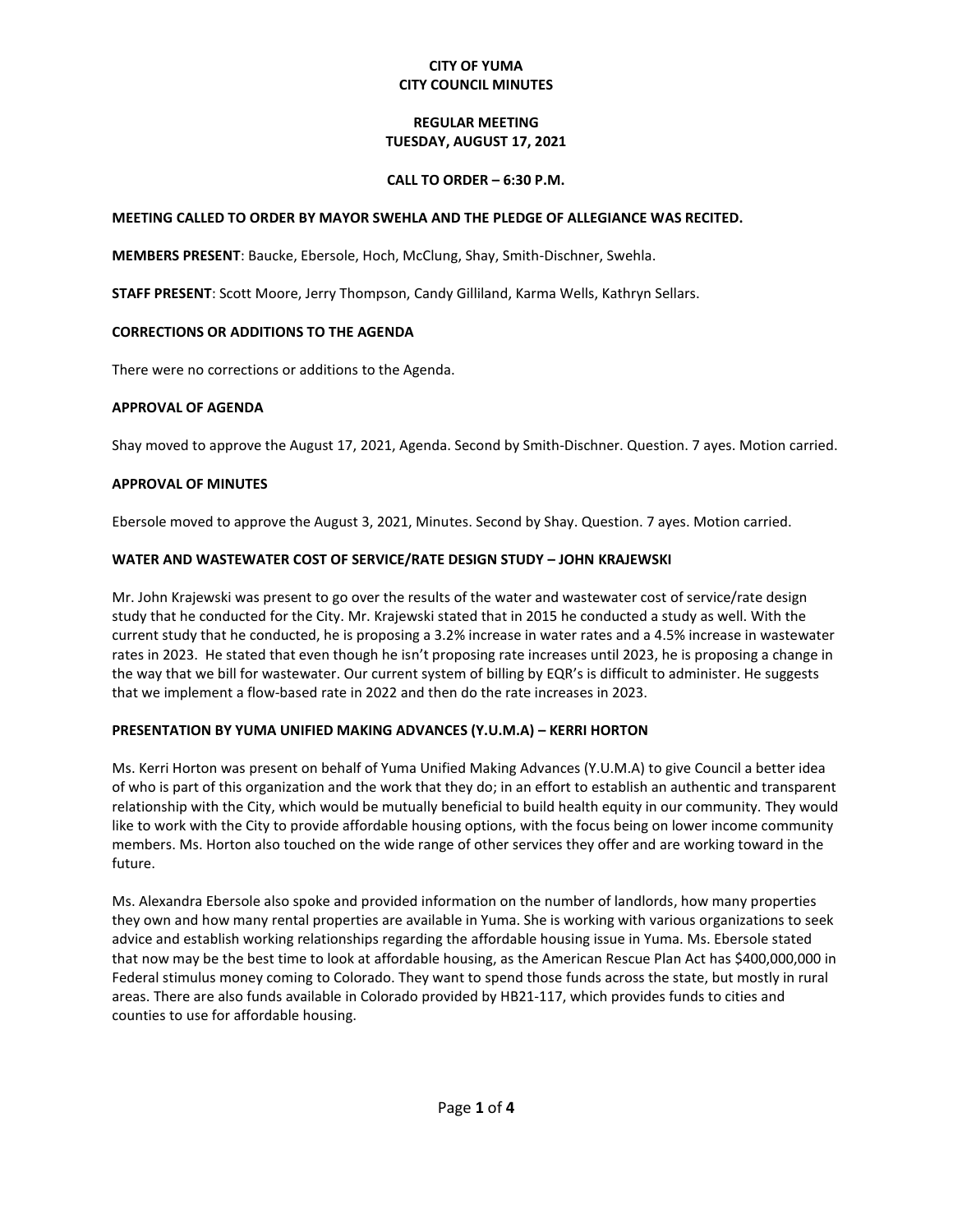None.

# **ACTION ITEMS**

- A. **RESOLUTION #25, SERIES OF 2021 (ACCEPTING THE PETITION FOR ANNEXATION AND ESTABLISHING OCTOBER 5, 2021, AS THE DATE OF PUBLIC HEARING ON THE REQUESTED ANNEXATION OF A PARCEL OF UNINCORPORATED TERRITORY LOCATED IN YUMA COUNTY, KNOWN AS THE CHURCH ANNEXATION) – KATHRYN SELLARS.** Attorney Sellars stated that this resolution is the first step in the annexation process. It acknowledges that the petition and annexation map meet the basic requirements to set the matter for public hearing. Attorney Sellars stated that there was a correction that needed to be made on the date for the public hearing. It stated August 25 and needed to be changed to October 5, 2021, at 6:30 P.M. Shay moved to approved Resolution #25, Series of 2021, as amended. Second by Ebersole. Question. 7 ayes. Motion carried.
- B. **RESOLUTION #26, SERIES OF 2021 (CALLING FOR A SPECIAL ELECTION ON NOVEMBER 2, 2021) – KATHRYN SELLARS.** Attorney Sellars stated that the City Charter requires that a special election be called by resolution or ordinance. This resolution is to add two ballot issues pursuant to TABOR, for the November 2, 2021, election. Ebersole moved to approved Resolution #26, Series of 2021. Second by Hoch. Question. 7 ayes. Motion carried.
- C. **RESOLUTION #27, SERIES OF 2021 (SUBMITTING A BALLOT ISSUE REGARDING AN EXCISE TAX ON THE WHOLESALE TRANSFER OF RETAIL MARIJUANA BY RETAIL MARIJUANA BUSINESSES) – KATHRYN SELLARS.** Attorney Sellars stated that the original language for this resolution was broadened to cover imposing an excise tax on any type of wholesale transfer out of Yuma of retail marijuana product. This is a 5% tax. The original language stated that the tax is estimated to generate \$1.0 million in tax revenue in the first year. After discussion, it was decided to change that number to \$1.4 million. Shay moved to approve Resolution #27, Series of 2021, as amended. Second by Smith-Dischner. Question. 7 ayes. Motion carried.
- D. **RESOLUTION #28, SERIES OF 2021 (SUBMITTING A BALLOT ISSUE REGARDING A SALES TAX INCREASE) – KATHRYN SELLARS.** Attorney Sellars stated the purpose of this resolution is to submit a ballot issue to increase the City sales tax by 1.5%, which would make the new rate 4.5%, with estimated additional annual tax revenue of \$1.5 million. Shay moved to approve Resolution #28, Series of 2021. Second by Ebersole. Question. 6 ayes. 1 nay (Baucke). Motion carried.
- E. **RESOLUTION #29, SERIES OF 2021 (SUBMITTING A BALLOT ISSUE REGARDING A LODGING TAX) – KATHRYN SELLARS.** Attorney Sellars stated this resolution was to impose a lodging tax. The decision was made to table this matter. Shay moved to vote down Resolution #29, Series of 2021. Second by Smith-Dischner. Question. 6 ayes. 1 nay (Baucke). Motion carried.
- F. **APPROVAL OF BILLS – KARMA WELLS.** Clerk/Treasurer Wells provided Council with an additional list of bills. Smith-Dischner moved to approved the bills. Second by Hoch. Question. 7 ayes. Motion carried.
- G. **PURCHASES IN EXCESS OF \$5,000 – SCOTT MOORE.** Manager Moore stated he is seeking approval for the purchase of a new 300KVA transformer for Farmer Bean Company that was discussed at the last meeting. He has received two quotes. One from Dutton-Lainson, in the amount of \$13,769.00 and the other from Western United, in the amount of \$12,262.00. Lead time on receiving a new transformer is 26 weeks. Manager Moore proposed ordering the transformer from Western United. McClung moved to order the new 300KVA transformer from Western United in the amount of \$12,262.00. Second by Shay. Question. 7 ayes. Motion carried.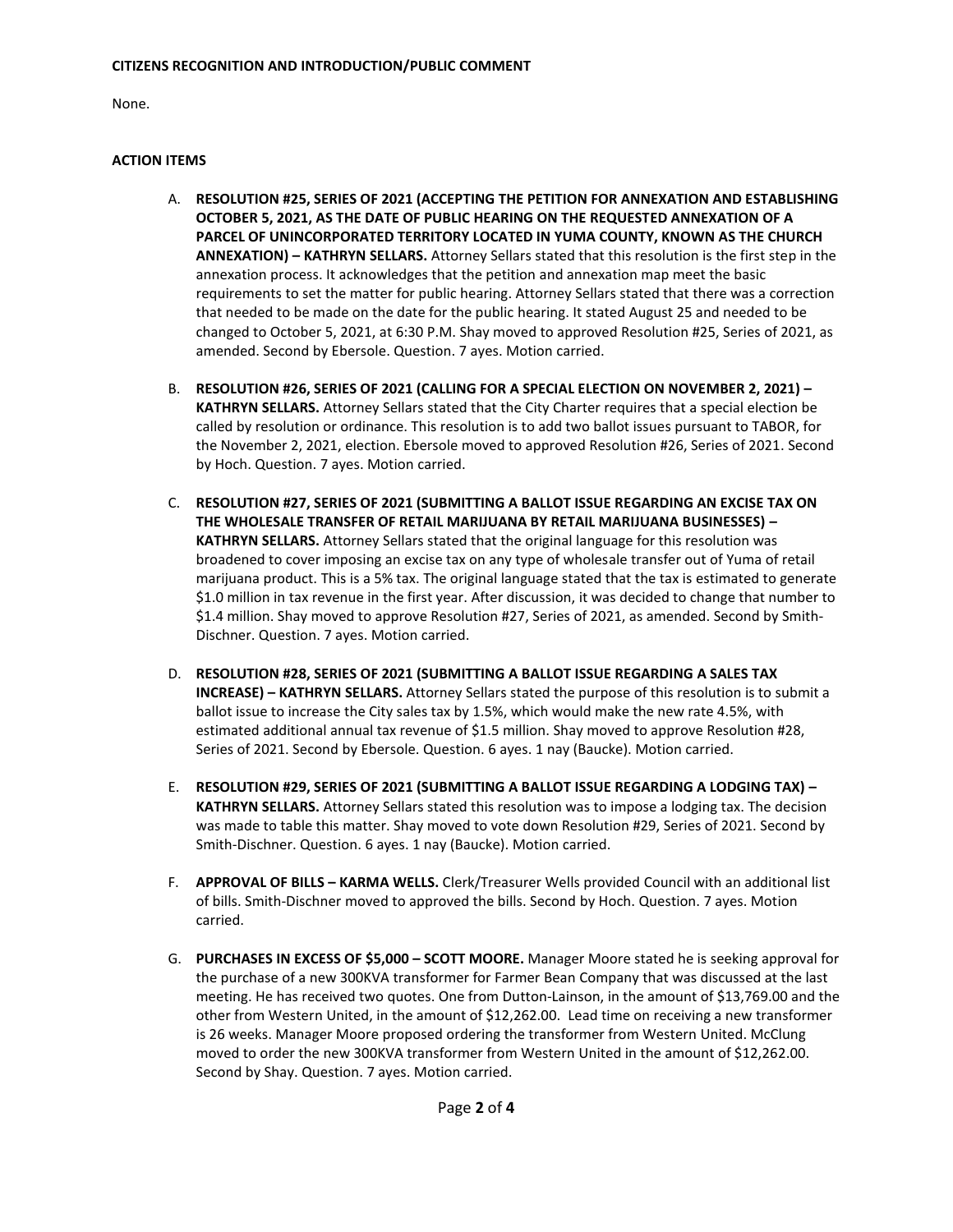#### **ADDITIONAL BUSINESS**

None.

## **REPORTS**

# **CITY MANAGER, SCOTT MOORE**

Manager Moore informed Council that the CML District 1 meeting will be held in Akron on September 9.

Manager Moore stated that the Yuma Historical Preservation Commission would like to start giving tours in conjunction with the Friday night Art Walks. They have selected 5 businesses that they would like to tour. They would like to visit one business each week and will be starting with Jim Powell Photography.

Manager Moore presented Council with a request for a street closure for the Catholic Church for a future event. Manager Moore and three Council Members attended the Yuma County Economic Development meeting that was held in Joes. The comments made there were similar to the ones from our last meeting regarding better communication coming from YCED.

### **ATTORNEY SELLARS**

Attorney Sellars stated that she has had conversations with Senator Gardner and the head of the nursing licensing section of CDPHE, regarding the Yuma Life Care Center. A proposal is being made for the City to take over the license for 90 days, while a non-profit is being set up. Then the license can be transferred to that non-profit. If that non-profit is not set up within the 90 day period, the license will be surrendered to the Colorado Department of Public Health and Environment. Attorney Sellars asked for direction from Council regarding whether or not they would like to pursue this. The consensus was "yes", so she will move forward with that process.

## **CITY CLERK/TREASURER, KARMA WELLS**

Clerk/Treasurer Wells provided Council with the sales tax and finance reports.

# **CHIEF OF POLICE, JERRY THOMPSON**

None.

# **CITY COUNCIL REPORTS**

Ebersole

• Council Member Ebersole stated that he attended the YCED meeting in Joes. He sits on the board of YCED and will plan to give monthly updates to Council.

Shay

- Council Member Shay attended the Library Board meeting on August 9. There are 199 children enrolled in the summer reading program. Thirty-nine of the children completed over 1,000 minutes of reading during the program. The fall program schedule will be coming out soon. Usage of the library is up, since 2019.
- Council Member Shay also attended the Police Committee meeting. They discussed how Code Enforcement is being integrated into the Police Department. The new Code Enforcement Officer is being aggressive and getting good results.